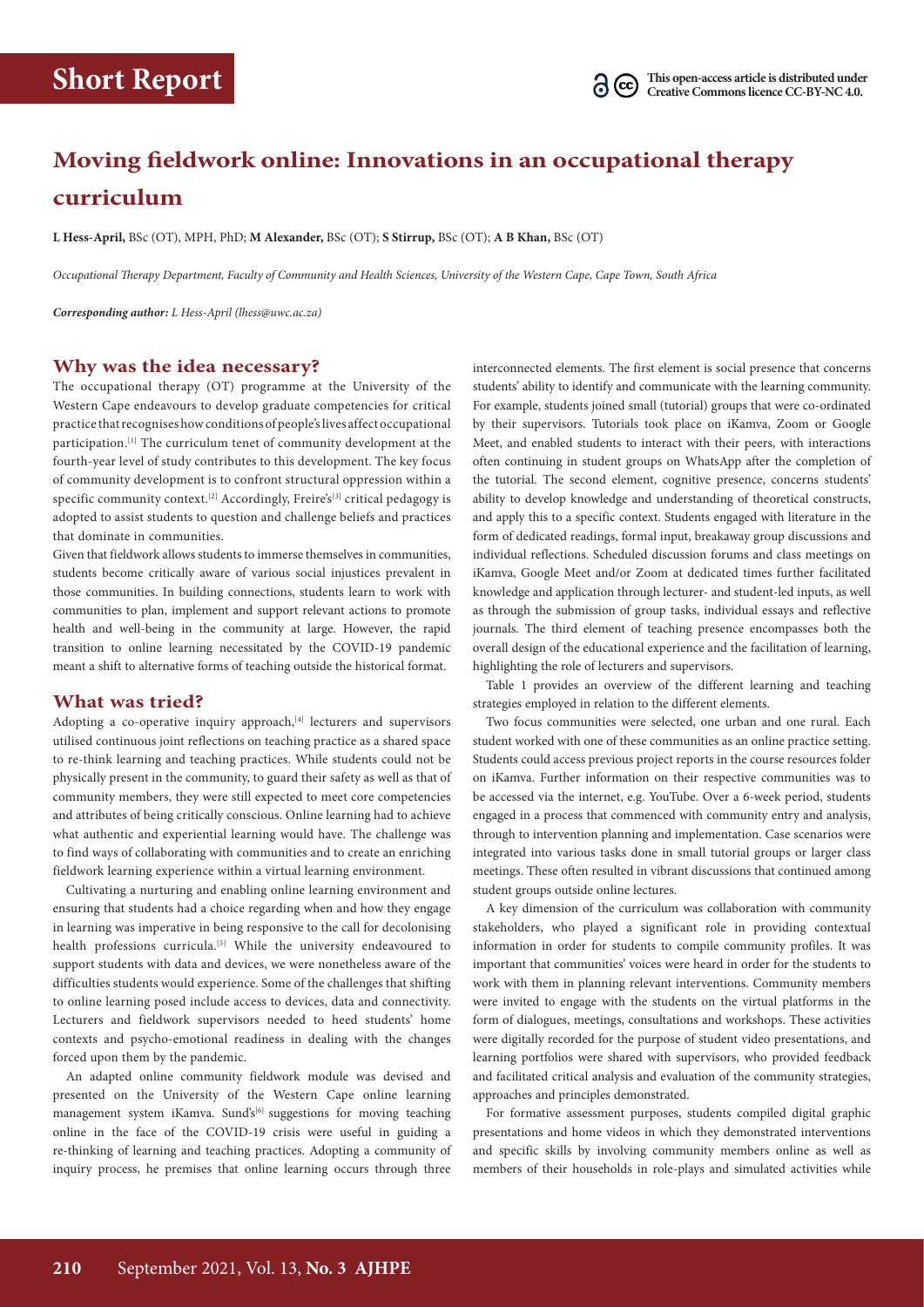observing COVID-19 protocols. Students further chose the option of live online skills demonstrations on iKamva and/or Google Meet as an alternative to sit-down exams for summative assessments. Detailed guidelines were effective, as students appeared to engage in the examination sessions with minimal anxiety. Students presented the community process they followed with related evidence, demonstrated their skills through a compilation of the aforementioned home video clips, evaluated their own personal transformation and growth throughout the fieldwork module and engaged in discussions with examiners.

# **The lessons learnt**

The COVID-19 pandemic provided an opportunity for lecturers to be creative concerning transferring learning materials online, and to increase their understanding of challenges that students experience regarding learning. Students who would generally not speak up in a class environment became more engaged as they received individual attention during one-to-one online meetings with supervisors. Uploading content such as videos, articles and presentations, as well as using platforms such as iKamva, are excellent ways to make content accessible. However, the key to online learning is utilising platforms in such a way that it is possible for students to engage fully. Lecturers and supervisors are responsible for creating opportunities for learning and interaction that stimulate exploration and thinking, while student-directed learning is reinforced in turn. Similarly, adaptability in how supervisors facilitate learning, as well as in understanding how students learn, are necessary skills for online learning to be successful.

In evaluating the module, students shared incidents of transformation and personal growth. They highlighted a process of personal development within the learning area of cultural competence even though the experience was online. They acknowledged that critical questions posed by supervisors

| Table 1. Elements of online learning* |                                             |
|---------------------------------------|---------------------------------------------|
| <b>Online learning elements</b>       | Learning and teaching strategies            |
| Social presence                       | Tutorial groups                             |
|                                       | Class meetings                              |
|                                       | Class WhatsApp group                        |
|                                       | Breakaway groups                            |
|                                       | Discussion forums                           |
| Cognitive presence                    | Literature/readings                         |
|                                       | Formal input and narrated PowerPoint slides |
|                                       | Participation of community stakeholders     |
|                                       | online                                      |
|                                       | Case scenarios                              |
|                                       | Group tasks                                 |
|                                       | Guided community process                    |
|                                       | Graphic presentations                       |
|                                       | Home videos                                 |
|                                       | Individual essays                           |
|                                       | <b>Journal</b> reflections                  |
| Teaching presence                     | Clear expectations                          |
|                                       | Student-directed learning                   |
|                                       | Reciprocal learning                         |
|                                       | Access to resources                         |
|                                       | Video recordings of learning activities     |
|                                       |                                             |

\*See QR code for video link.

exposed systemic injustices and personal privileges and preconceived ideas that they were unaware of, such as making assumptions about communities based on stereotypical views. This is evidence of how the online module, not unlike previous fieldwork experiences within communities, contributed to the development of graduate attributes.

One of the overarching lessons learnt through this process is that despite certain constraints, the transition to online learning and teaching was generally a positive experience for students and lecturers. The reciprocal relationship between supervisor and student was maintained. It must, however, be noted that community members reported that online learning did not allow for the relationship between the community and community developer (the student) to reach previous levels of depth, owing to limitations on the time spent with community members.

The experience emphasised the importance of institutional support. Lecturers and supervisors were careful to provide students with not just the necessary support to assist in coping with the demands of remote learning, but also the emotional demands of the COVID-19 pandemic. Ways in which lecturers demonstrated support was through being flexible regarding deadlines and forms of submission, and extending time allowed for completion of tasks and assignments. This, together with adopting innovative ways of teaching, however, proved to be more demanding than previously in terms of time and increased pressure on lecturers, also highlighting their need for support. Nonetheless, learning outcomes were achieved, in that examinations proved students to be generally competent in the knowledge and skills required to engage in community development practice.

#### **What will we keep in our practice?**

A variety of tools that catered to students' different learning styles was utilised within the online learning approach. The flexibility that accompanied the approach made room for renewed approachability by lecturers and supervisors, which allowed for optimal learning. Going forward, a blended learning approach will be adopted, where students' physical fieldwork learning experiences in communities will be complemented with online learning as an integral part of practice education and service learning. While the programme successfully moved to online learning and teaching, there were certain challenges related to connectivity and data-related constraints that caused some students to be inactive for some of the online learning activities. Should students continue to experience connectivity difficulties, printed material and provision of flash drives with learning content are one way in which this constraint will be addressed. In sustaining institutional support, the university should continue to explore ways in which support provided to students during the COVID pandemic and beyond could be provided to students on an ongoing basis in order to ensure that online learning is accessible to all students.

## **Declaration.** None.

**Acknowledgements.** We wish to thank the students and community members who participated in the online fieldwork module.

**Author contributions.** LH-A lead the writing of the various drafts of the report, and edited and finalised the manuscript. All authors assisted with its conceptualisation and contributed to the final manuscript.

**Funding.** None.

**Conflicts of interest.** None.